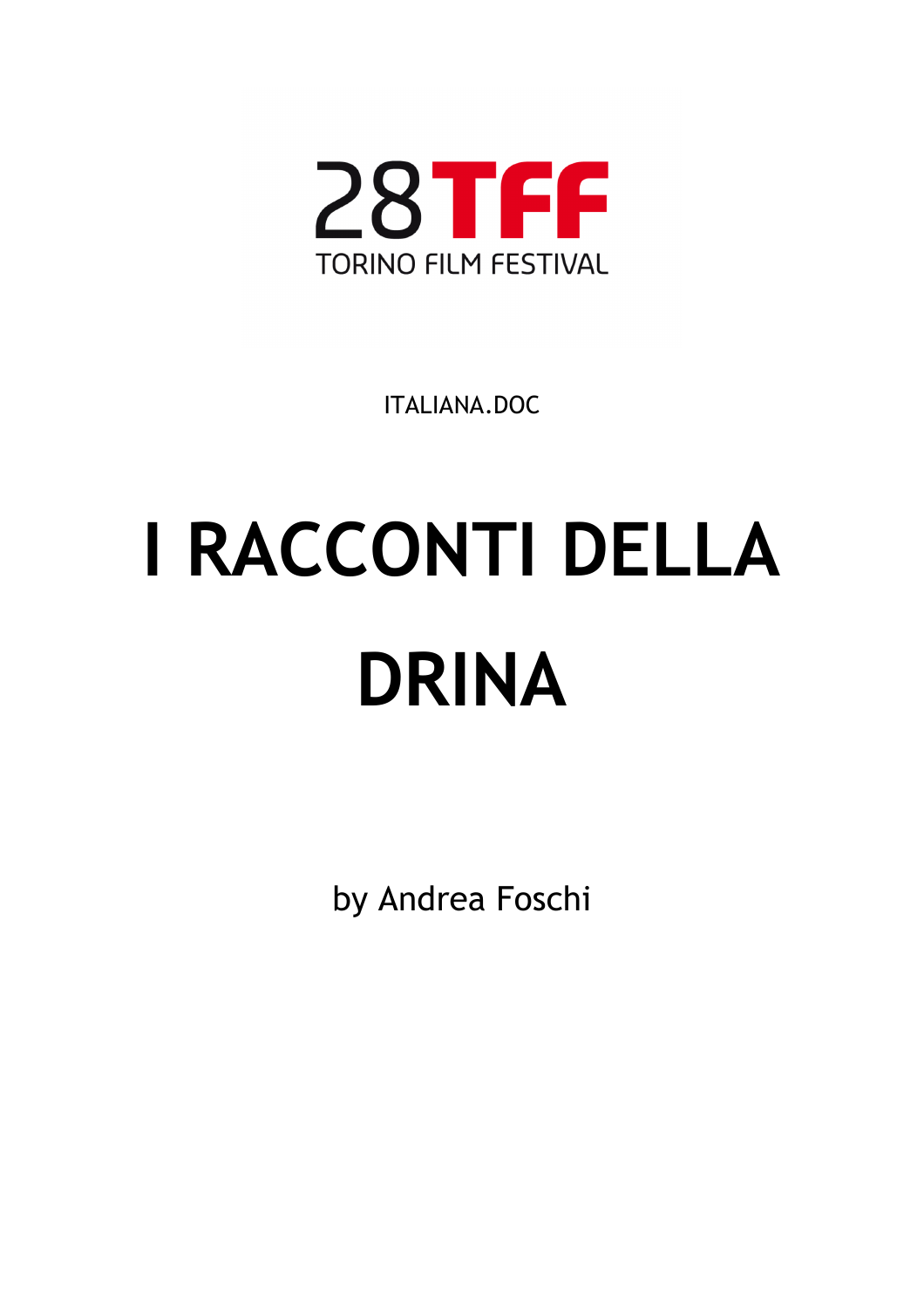# **TALES OF THE DRINA**

# **A documentary movie by Andrea Foschi. Directed by Andrea Foschi and Marco Neri.**

 *And in a country, as Bosnia today, in which the one who doesn't know how, or even worst, doesn't want to hate , is always considered a foreigner or degenerate[...]* 

 *So, one night, listening to the strange sounds of the different towers of clock of Sarajevo, I figured out that it wasn't possible anymore to keep living in Bosnia. I won't travel around the world looking for a place without hate, I'm not that naïve to believe that a place like this could exist. I only need to find a place in which I can work and live. In Bosnia I can't.*

(Ivo Andric, A letter from 1920)

## **SYNOPSIS**

Bosnia and Herzegovina. Secular wars ravage a territory.

Men, sucked down by their egoism, hand over the baton to women. Their wives, daughters and granddaughters pick it up and fight to rebuild a country.

Our protagonists are only three of the many faces of this mission.

Hundreds of other female faces, who during 50 years fought against woman discrimination, we know thanks to the slide of an intense list.

A journey across a missing Jugoslavia, watching memories, dreams, desires, glances.

#### **SCRIPT**

In a small village, Bratunac, 10 kilometres far from Srebrenica, three women dedicate their lives to give dignity, hope and future to their land.

Precisely here, in the remote valley of Bratunac, in 1999 a Serbian woman, Stanoika "Cana" Tesic, faced her country and her nationality, risking her own life. In those years Bratunac is no man's land, is under UN Pro Force troops control and it's oppressed by the Serbian nationalism, heir of Srebrenica. In a post-war time of this kind, Cana takes a decision: she will contact pacifist women from all the ex-Jugoslavia and will put them together for the first time after the war, precisely in Bratunac.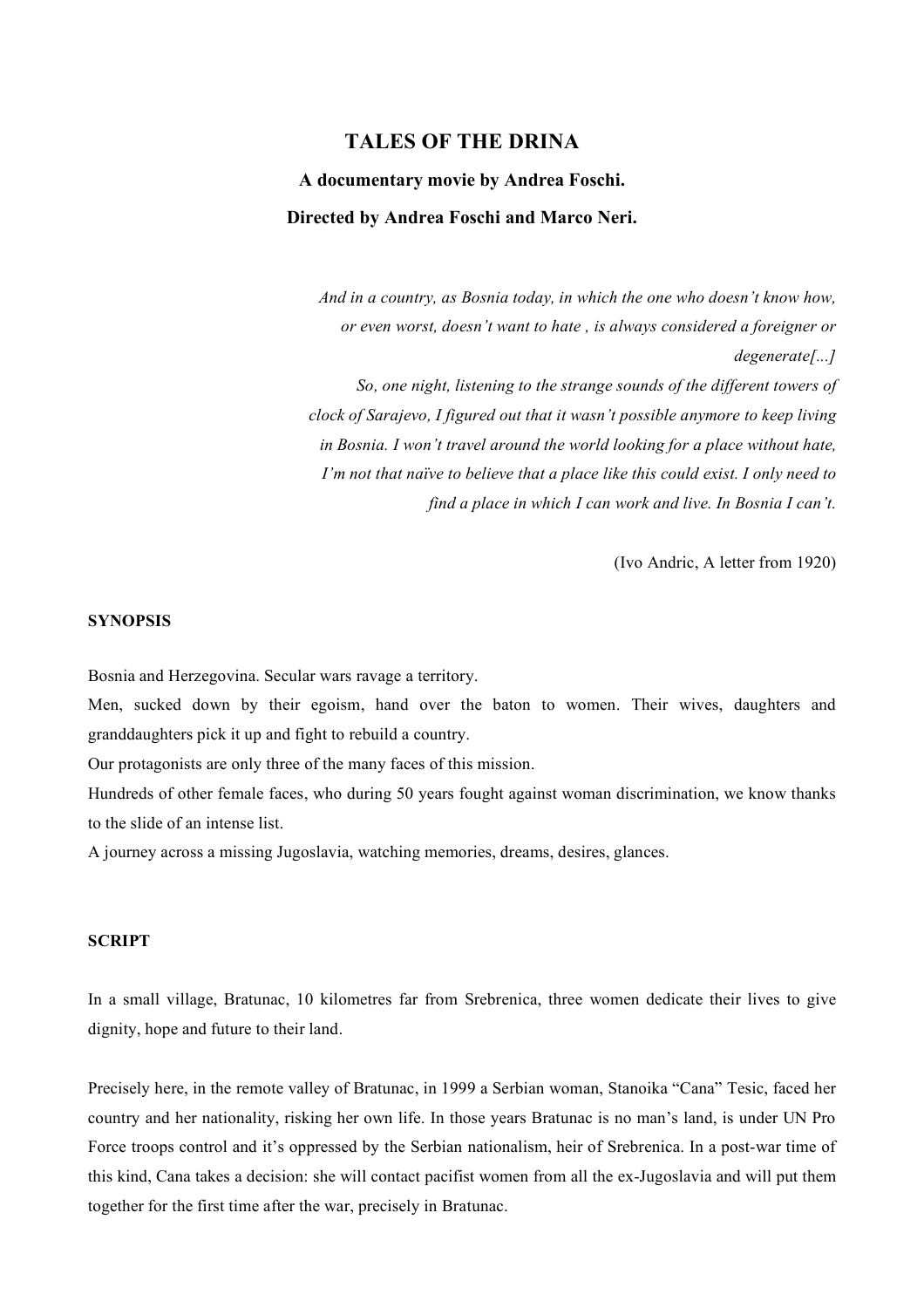These women, who travel through the country to go to Bratunac, are insulted when they arrived. Local Serbian women throw stones and spit them. But the initiative works: for the first time Muslim women from the area, after the war, sleep in their own houses, alongside Croatian and Albanian women. Our protagonists sit at the same table, to know each other. They are Cana, her daughter Vladana and Rada.

In this way Cana's Association, the Forum Zena – Forum of women, born, thanks to the support of a close national and international network, that during the years manage to protect women in a male-chauvinistic country. A country in which women's role, after the war, was completely annihilated. Thanks to a huge will-power, and to the concrete help of the Sweden cooperation, Cana's social dream turned to political reality. The number of women belonging to the Forum Zena presence in the Parliament is significant.

Vladana, 26 years old, keeping faith to the values her mother passed her along the years, graduated in Tuzla, first woman in her university and now she works, as childhood educator, in Prjedor, where she coordinates an innovative project of integration for disabled. This project, without precedents in the history of Bosnia, could soon set up a huge study group that would spread it all over the country.

From 1999 on, the friendship between Cana and Rada becomes everyday more staunch. From that time Rada went a lot of time in Bratunac. But in 2001 something changes: the two women decide to set up a new dream: the Zajedno-Together Cooperative.

A dream they built during years of hard work, putting alongside women form different nationalities, giving them back, through everyday work, their dignity, memory and mutual recognition. Now the raspberries harvested and distributed by the Cooperative are on the tables all around Europe.

Rada and her workers are now facing a new challenge: producing jams, according to traditional recipes, and entering, with them, the International market.

The documentary takes place during the period from June 2008 till May 2009. Large part of Cana, Vladana and Rada's dreams and hopes will be decided in these months.

Would Cana, with her job, during the National elections in October 2008, manage to increase the female presence in the Parliament? Only in this way she would achieve her objective: an only women party.

Would Vladana manage to continue her job with Milica, Zoran, Nikolina? Could she grow up, in a country that denied the civil right to the weak, the number of children protected by her project?

Would Rada's Cooperative manage to bring her jams in the supermarket, and turn many years of working in a stable and important economic reality?

The extraordinary pathway of our carachters materializes also through the use of a vast repertoire material, which describes Vladana, Cana and Rada personal memories, showing family clips, amateurish shots of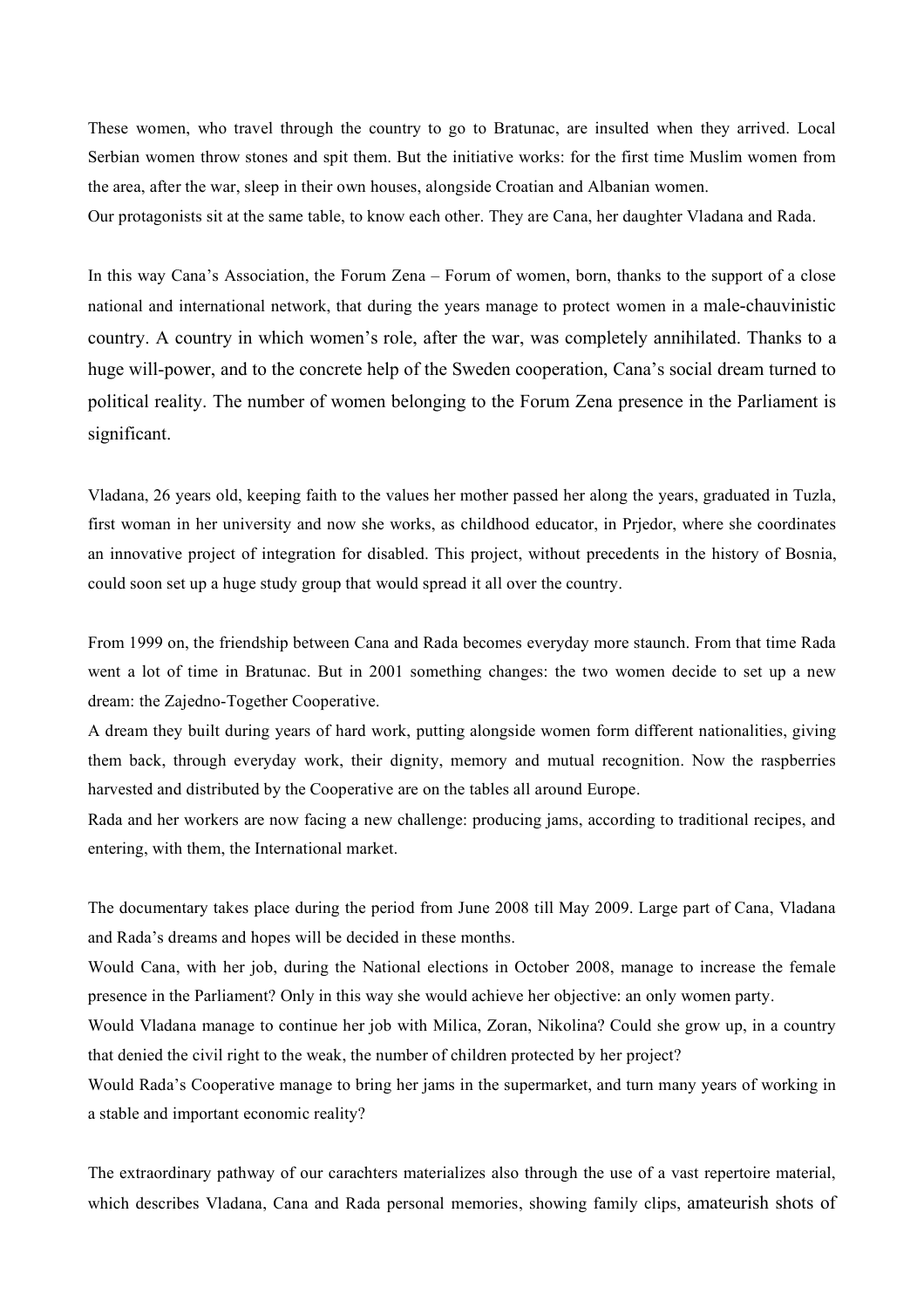Bratunac, old cartoons. To complete the frame, there's a wider material from the Bosnian and Serbian television that collect 50 years of history of the country, where the protagonists were born, grown up and for which they dedicated their whole life. It's in the dialectic of a repertoire material which combines micro- and macro-history that the life of these three women goes out from the personal experience, acquiring the generational dimension of an entire country. A country still hanging between nationalistic memories and European ambitions.

### **DIRECTOR'S NOTES**

Sometimes a moth seeks for a warm refuge in a house. It suddenly comes out form the fog hiding it and after a while it's there, around the old lamp, risking her life.

A person who lived for many years in a land and every night, before falling asleep, can smell it far away, will probably never be able to tell it, because he/she feels it like if it was his/her, even if it is not. Maybe he/she will try forever to build its story verging, only some times, that deep desire that makes it tangible and near, but also shifty to him/her, in every instant.

This movie represents this challenge, and also questions, that will never find an answer. Questions about a life that oblige me to tell a story, which is my story, without ever being mine, if not for a moment. Questions that invite me to build crossed glances between men and women, who would have never meet each other if they weren't included on a *time-line*, with no continuity of time (that doesn't exist) or space.

Glances that would have never met each other, for a moment loved each other and spoke to each other.

This movie represents a long time effort of reconstructing epics that deny each other, magazines which are alive and pulsating, able to talk to us about our memories, about how we could have been "if", and about the smell of chimneys, when the sun sets and the indecipherable fog lifts on houses and mosques.

# **ANDREA FOSCHI**

#### **Biography**

Andrea Foschi was born in Venice in 1978 and he studied Literature theory in Valencia. He then specialized in Modern philology in Padova. In 2006 he got the biennial diploma in direction of documentary at the A.C.T.Multimedia of Rome.

After studying photography in Spain and Serbia, where he lived for some years, in 2009 he came back in Italy for good.

He is teacher of Cinematography in documenary at the A.C.T.Multimedia of Rome and at the AMOD (Archivio Audiovisivo del Movimento Operaio e Democratico – Audiovisual Archive of the Labour and Democratic Movement).

He is the cinematographer of this documentary.

His first work was the documentary 'Roma Residence', in competition at the Torino Film Festival in 2007.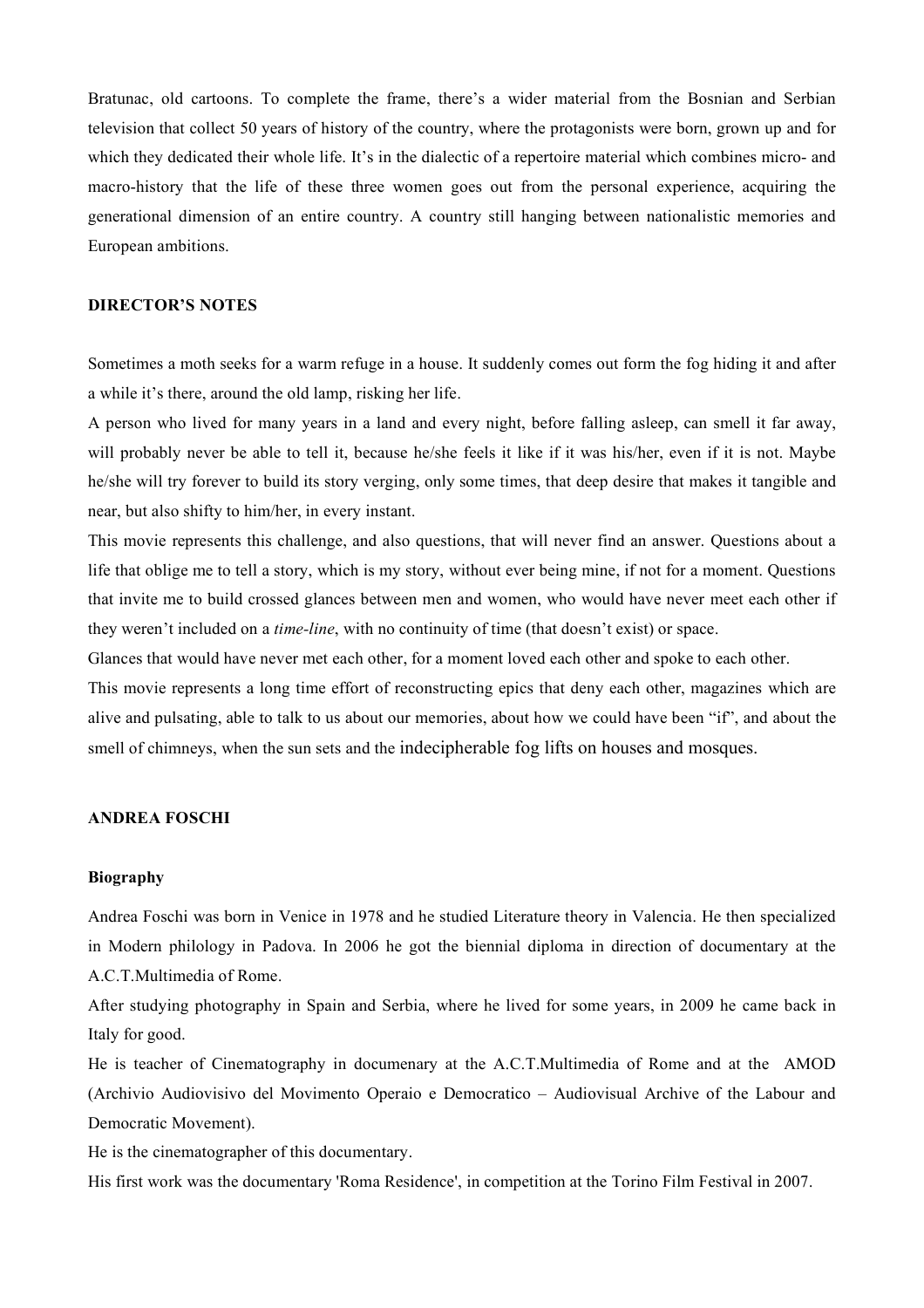After finishing the making of the movie 'I Racconti della Drina', whose production lasted more than three years, he is now working on a project about the Greek Orthodox monarchism and, together with Marco Neri, on a biographical documentary on the President of the Oriental Republic of Uruguay.

### **Filmography**

2010 » doc 'Male minore' – regia, fotografia (in sviluppo) 2010 » doc 'Anima selvaggia'- direttore della fotografia (in produzione) 2010 » doc 'No-ball cricket!'- direttore della fotografia (in produzione) 2010 » doc 'New York's song' - sceneggiatore (in sviluppo) 2010 » doc 'Cinemagiovani Terni'- supervisore alla regia 2010 » doc 'Faces' – direttore della fotografia 2009 » doc 'I Racconti della Drina' – autore, regista, sceneggiatore, direttore della fotografia, produttore 2009 » doc 'Lavori in Corso' - supervisore didattico alla fotografia 2009 » doc 'Urbanità Possibili' - regista, direttore della fotografia 2009 » doc 'El largo camino' – regista, sceneggiatore, direttore della fotografia 2008 » doc 'Xristos Anesti!' - regista, fotografia (non ancora edito) 2008 » doc 'Jeronda' - regia, fotografia (in produzione) 2008 » doc 'Roma Intorno a Roma' - assistenti per i sopralluoghi e le riprese 2007 » doc 'Roma Residence' - regista, sceneggiatore, direttore della fotografia, produttore 2006 » corto 'Purchè lo Senta Sepolto' – direttore della fotografia 2005 » medio 'L'altrui mio sguardo' - direttore della fotografia

# **MARCO NERI**

#### **Biography**

Marco Neri was born in Rome in 1975 and he studied Cinematographic films at the Università la Sapienza of Rome. His pathway went on at the A.C.T. Multimedia of Cinecittà, where he got the biennial diploma in direction of documentary.

He was teacher of cinema at the A.C.T Multimedia of Rome.

He is director, writer and production assistant of this documentary.

His first work was the documentary 'Roma Residence', in competition at the Torino Film Festival in 2007. now he is working, together with Andrea Foschi, on a biographical documentary on the President of the Oriental Republic of Uruguay.